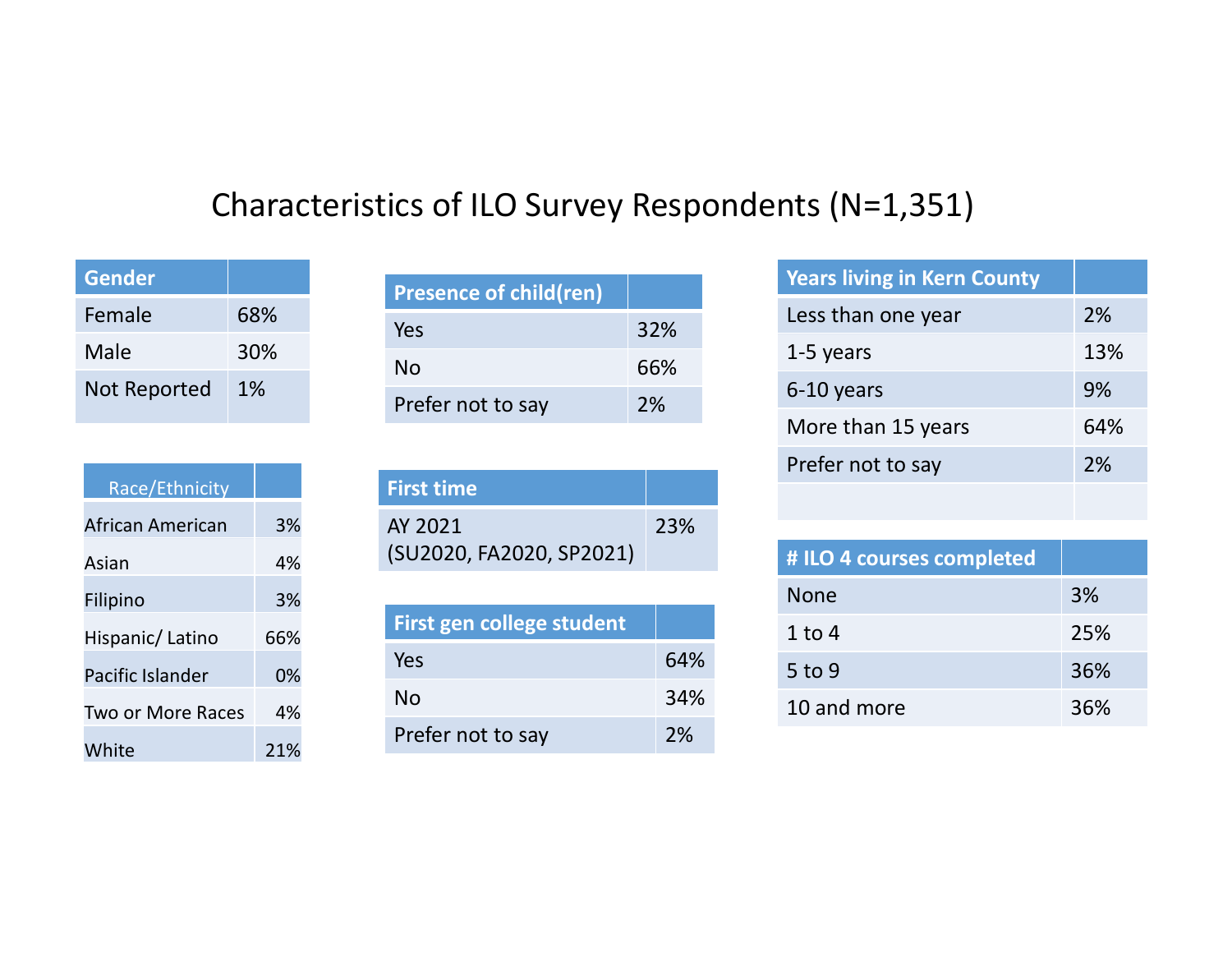### To what level do you think Bakersfield College promotes the following?

| Encouraging free speech and expression                                                                   | 5% 9%     | 26%         | 32%       | 29%  |
|----------------------------------------------------------------------------------------------------------|-----------|-------------|-----------|------|
| Voting in campus, local, state, or national elections                                                    | 8% 11%    | 30%         | 29%       | 22%  |
| Being involved in an organization or group focused on<br>important social, economic, or political issues | 8%<br>15% | 37%         | 25%       | 15%  |
| Being an informed and active citizen                                                                     | 5% 11%    | 33%         | 31%       | 21%  |
| Organizing activities focused on important social, economic, or<br>political issues                      | 7%<br>12% | 38%         | 27%       | 15%  |
| Discussing important social, economic, or political issues with<br>others                                | 6% 12%    | 38%         | 28%       | 15%  |
| Not at all Very little<br>Some                                                                           |           | Quite a bit | Very much | 100% |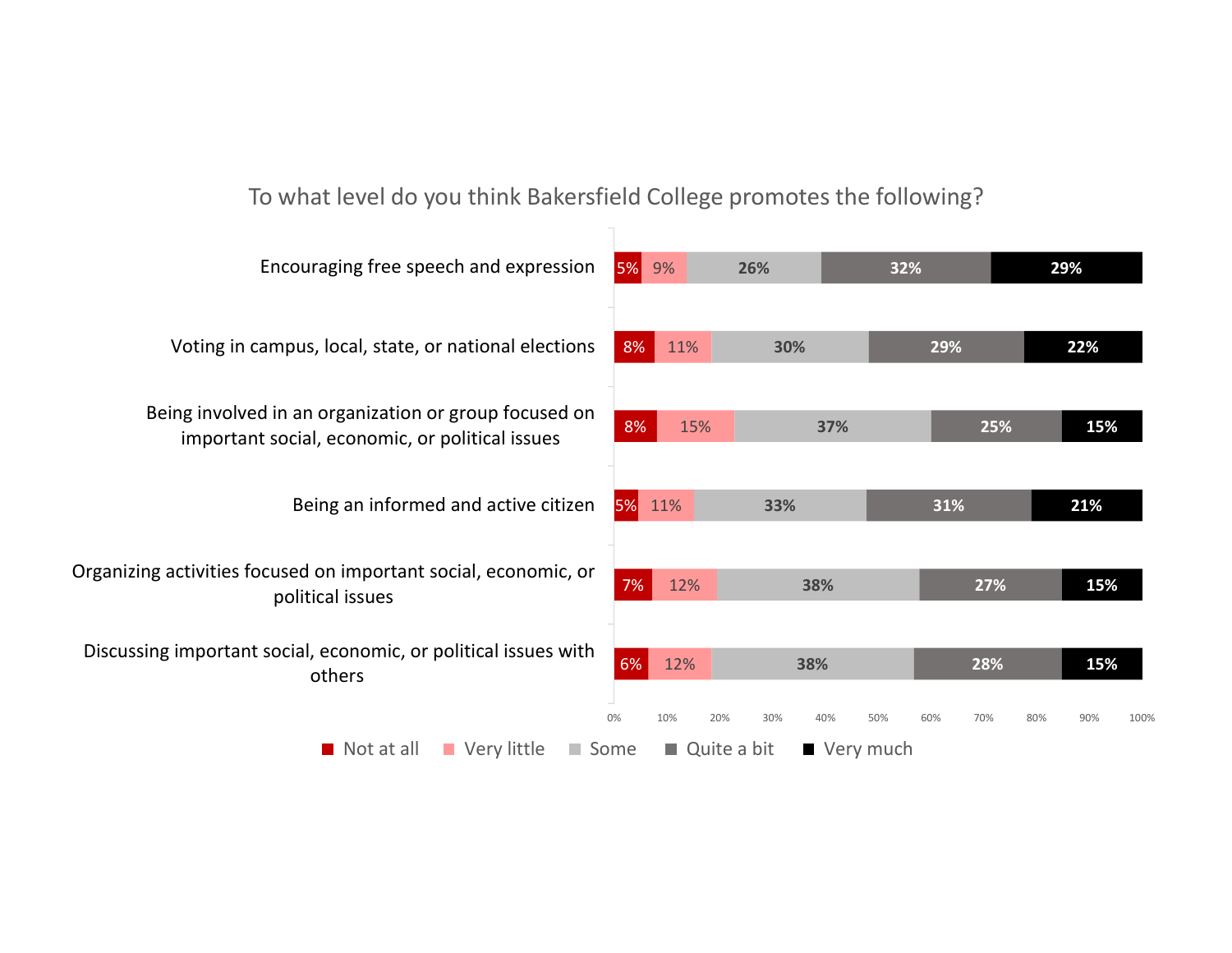### Discussing important social, economic, or political issues with others

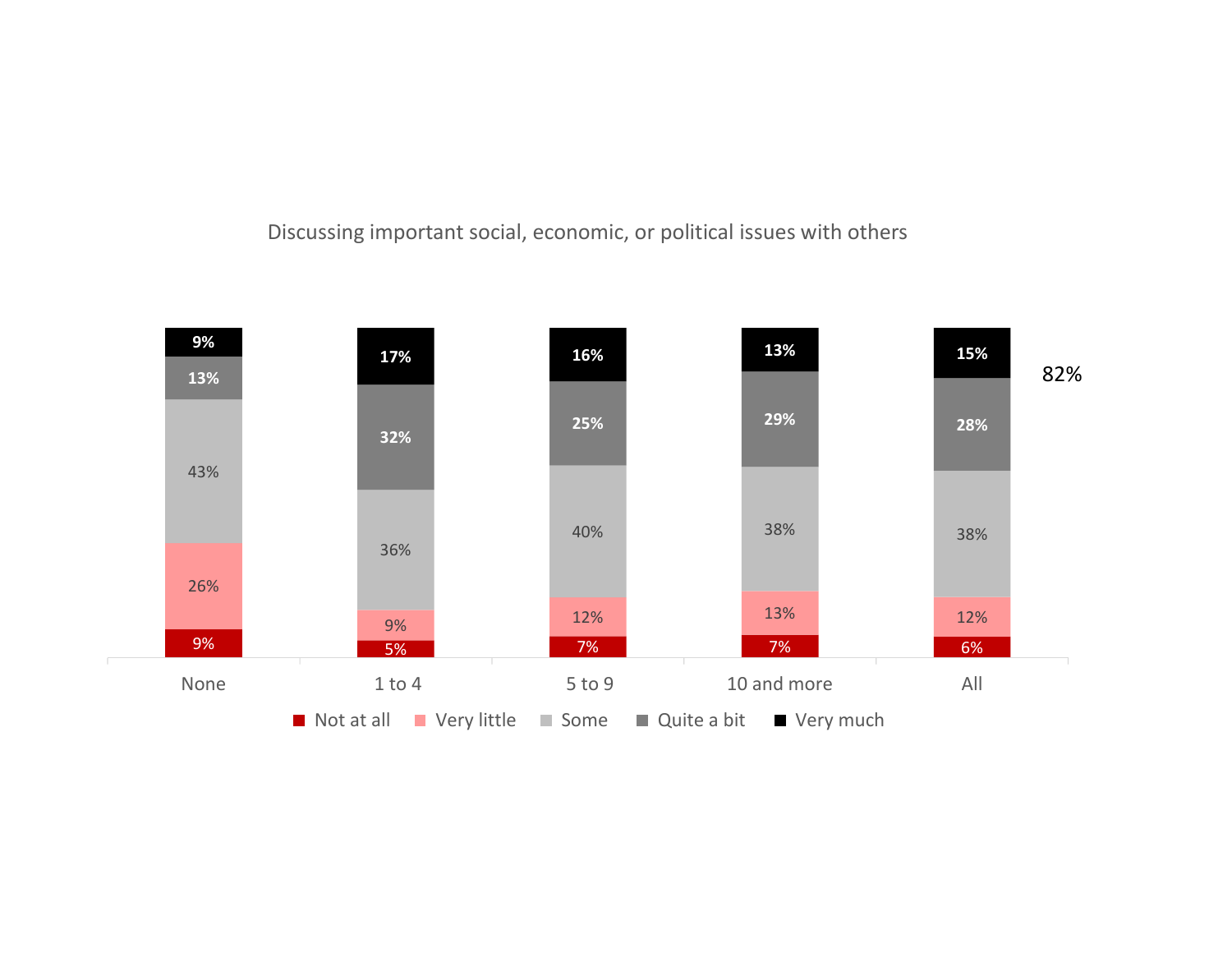Organizing activities focused on important social, economic, or political issues

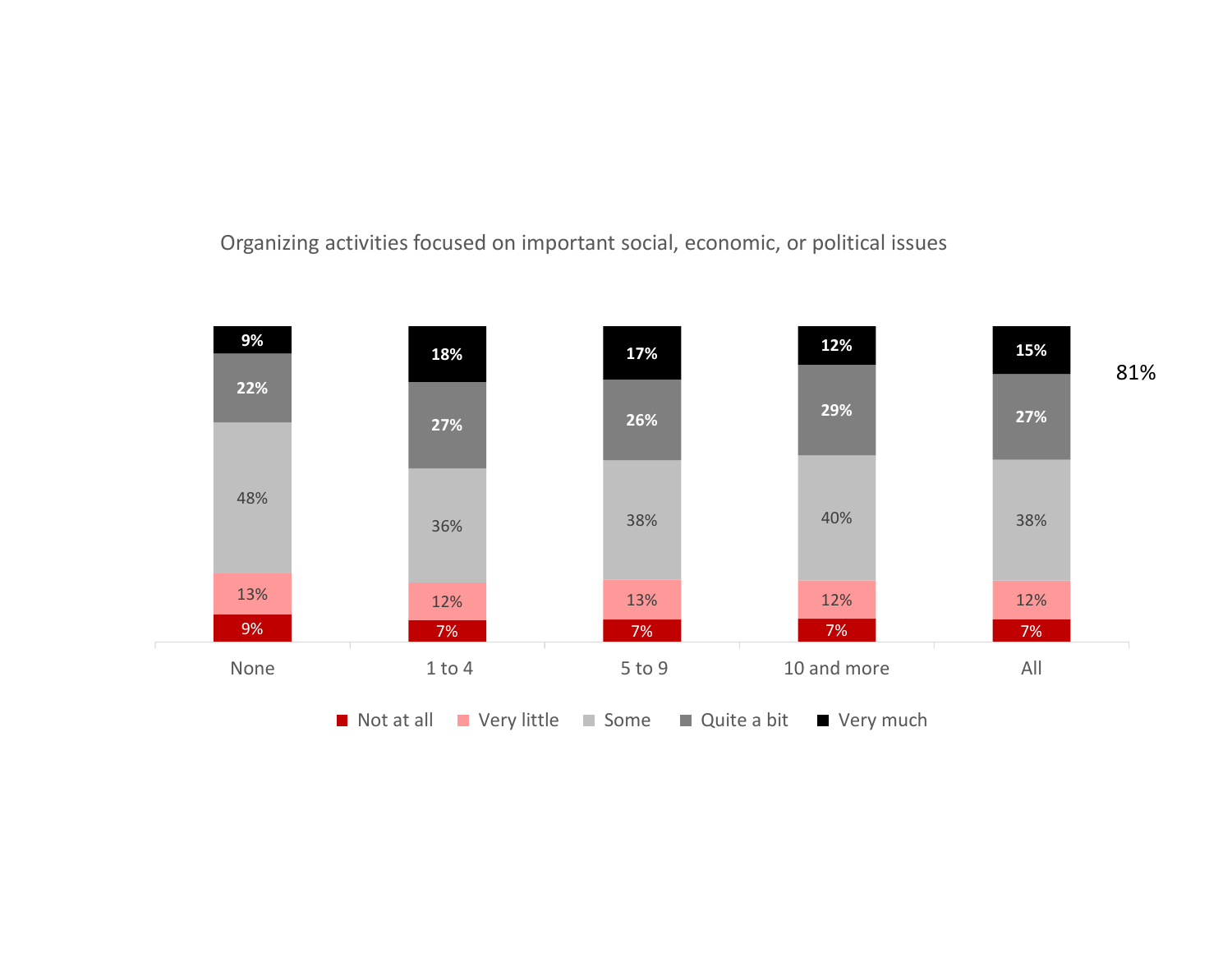### Being an informed and active citizen

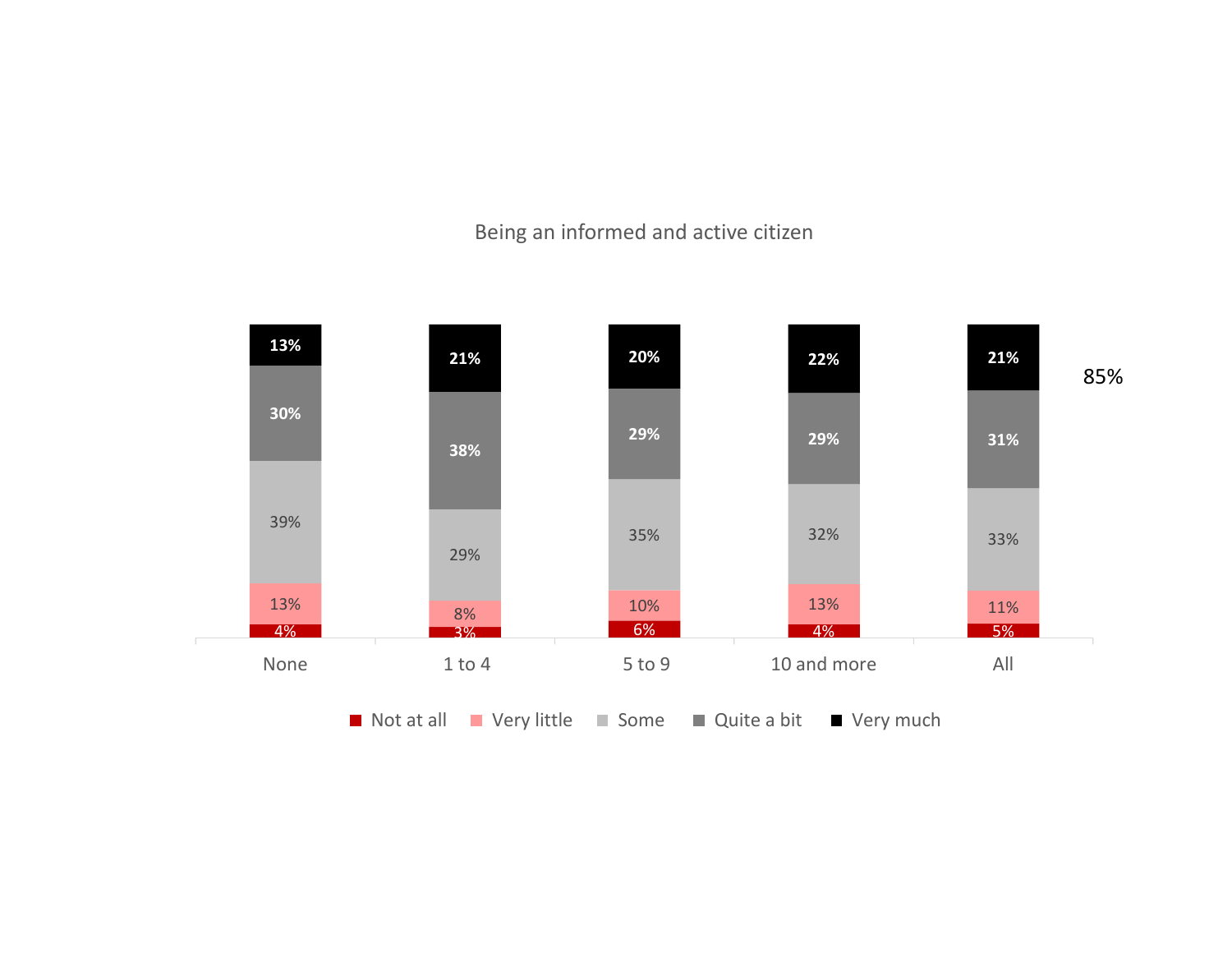### Being involved in an organization or group focused on important social, economic, or political issues

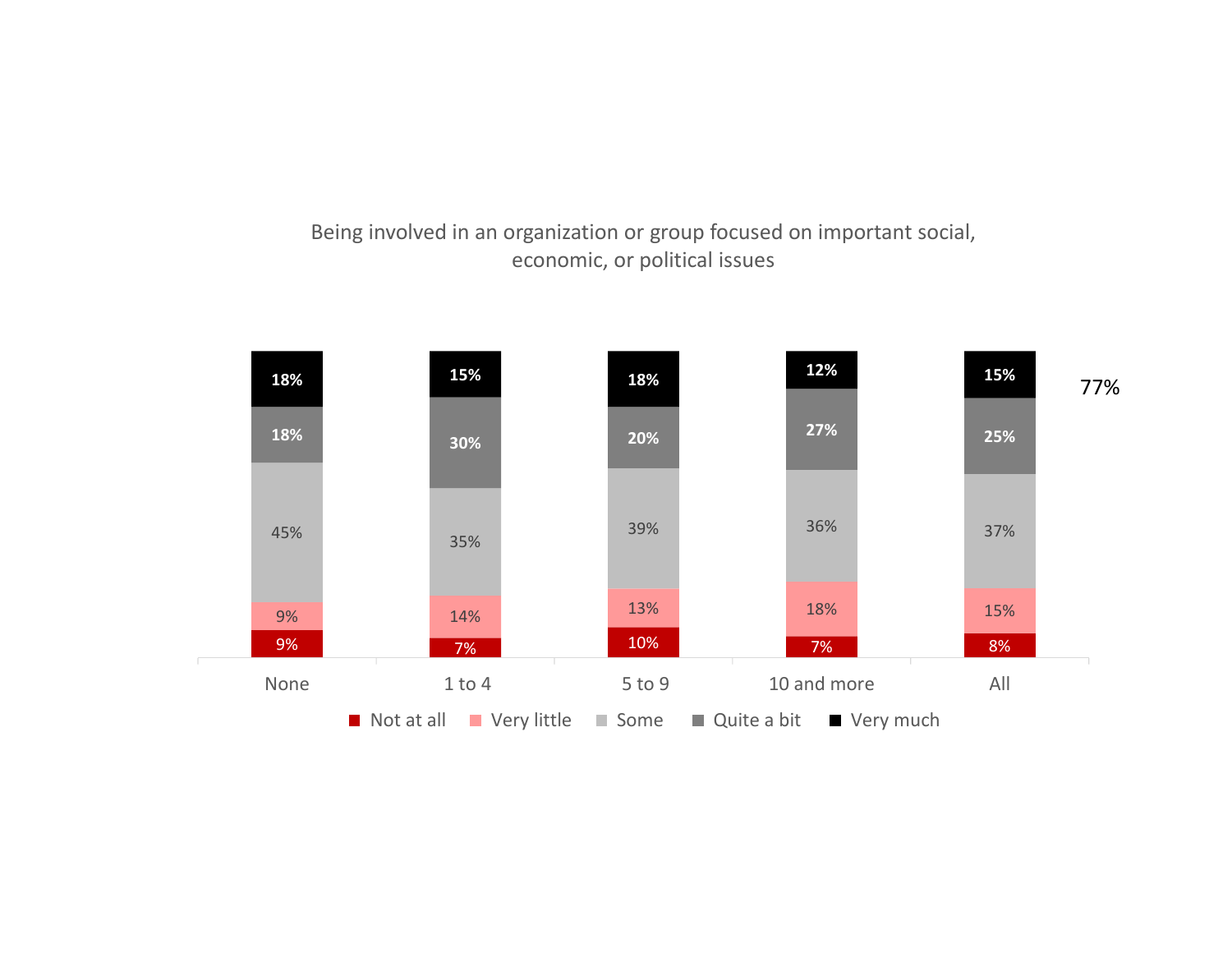Voting in campus, local, state, or national elections

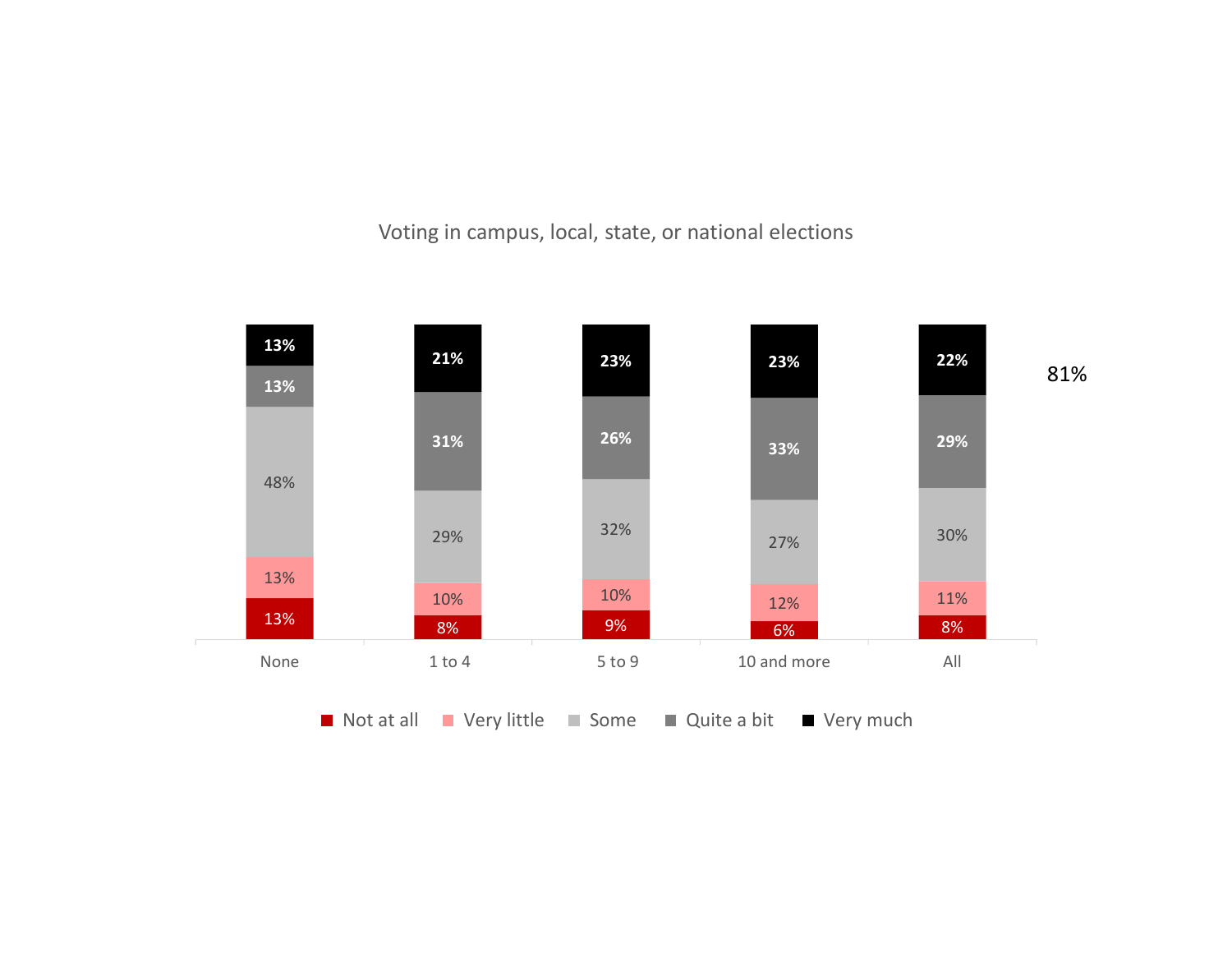Encouraging free speech and expression



87%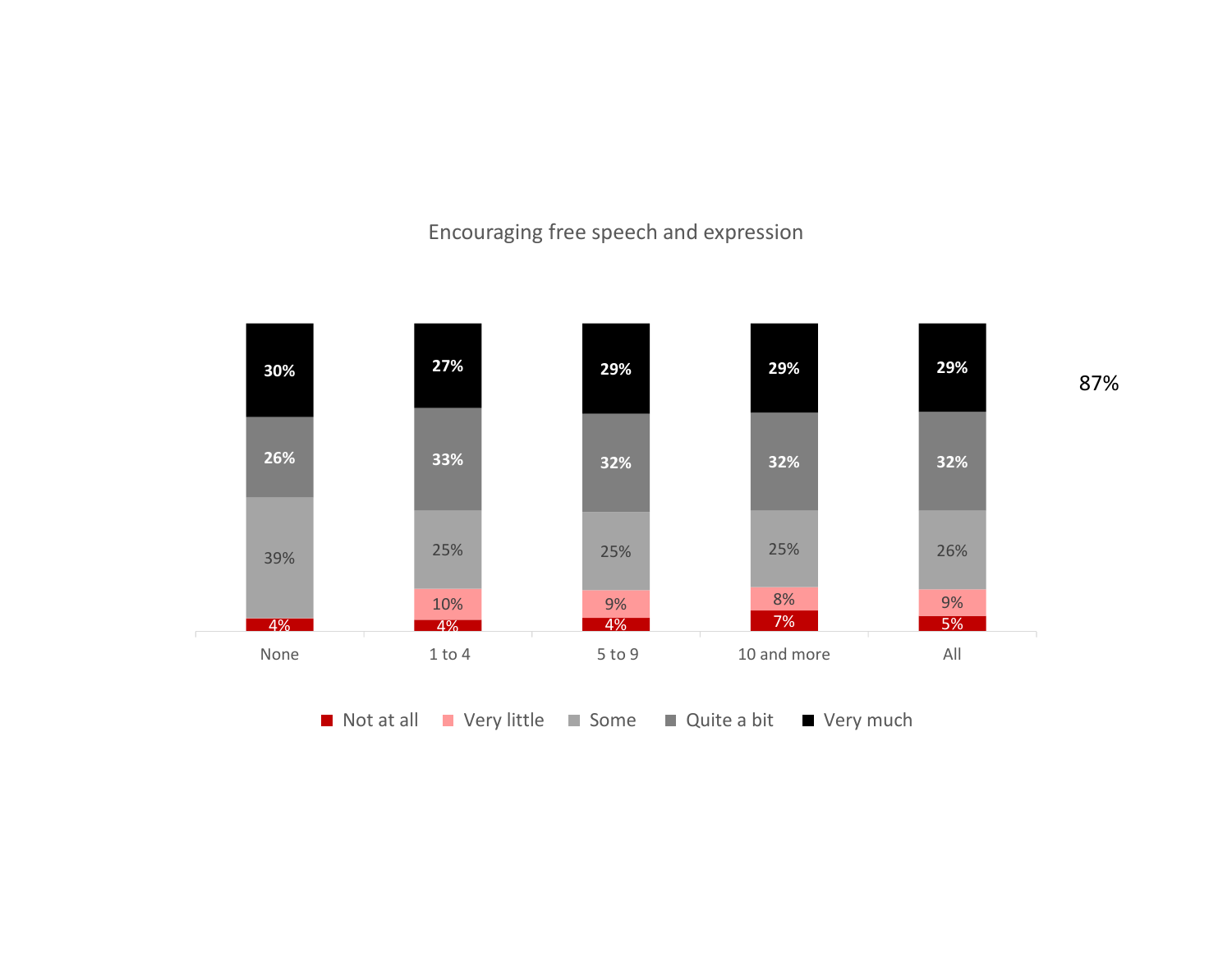### At Bakersfield College, how much do you feel encouraged addressing important social, economic, or political issues in the following situations?

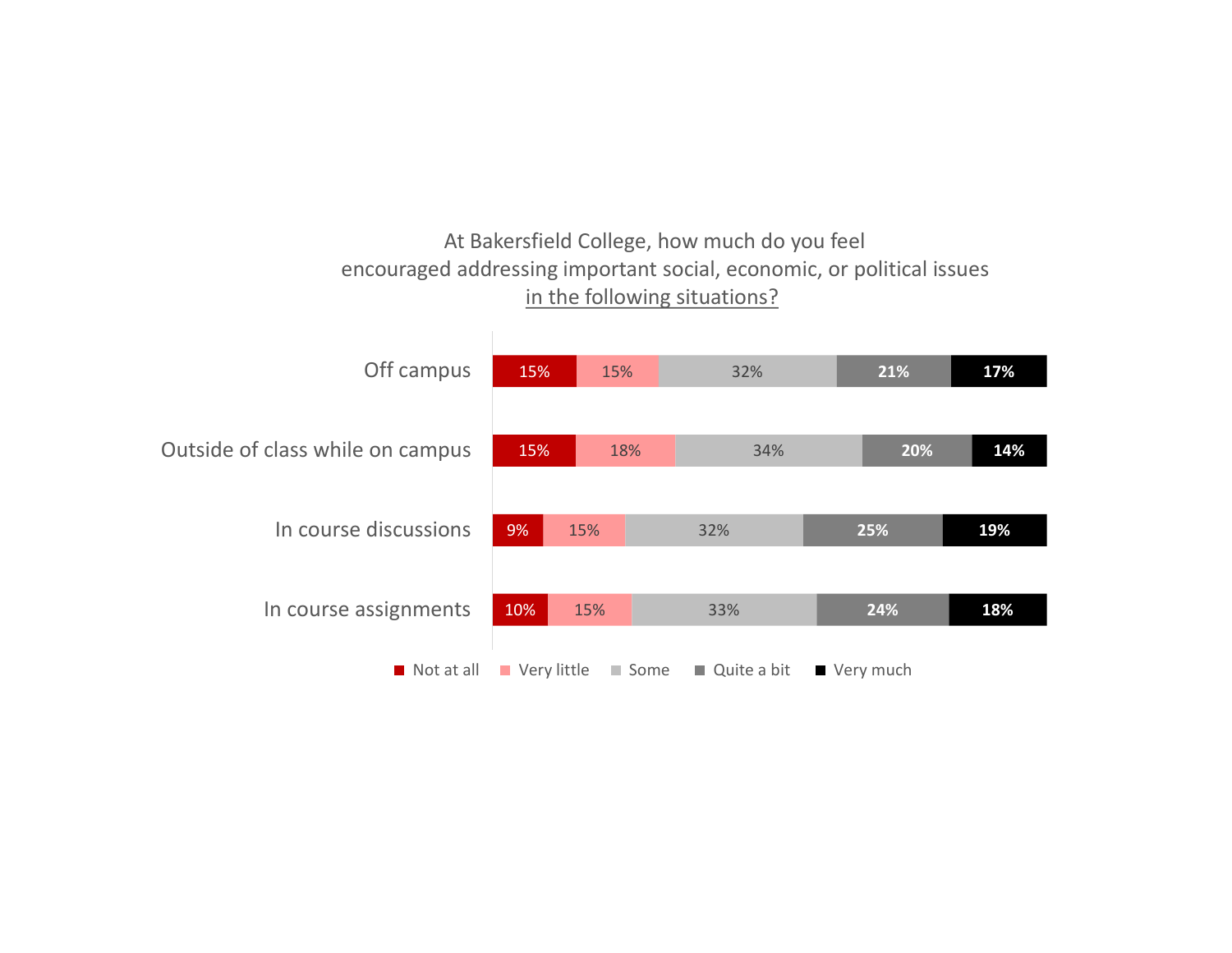| In course assignments |  |  |
|-----------------------|--|--|
|-----------------------|--|--|

| In course assignments            |             |            |               |        |
|----------------------------------|-------------|------------|---------------|--------|
|                                  | <b>None</b> | $1$ to $4$ | <b>5 to 9</b> | $10 +$ |
| Not at all                       | 17%         | 8%         | 11%           | 10%    |
| Very little                      | 13%         | 14%        | 15%           | 16%    |
| Some                             | 22%         | 33%        | 32%           | 35%    |
| Quite a bit                      | 30%         | 26%        | 23%           | 23%    |
| Very much                        | 17%         | 18%        | 19%           | 16%    |
|                                  |             |            |               |        |
| Outside of class while on campus | <b>None</b> | $1$ to $4$ | 5 to 9        | $10 +$ |
|                                  |             |            |               |        |
| Not at all                       | 17%         | 16%        | 16%           | 13%    |
| Very little                      | 4%          | 16%        | 18%           | 20%    |
| Some                             | 39%         | 35%        | 33%           | 34%    |
| Quite a bit                      | 26%         | 18%        | 19%           | 21%    |

# assignments<br>
None 1 to 4 5 to 9 10 +<br>
17% 8% 11% 10% Not at all 13% 9%<br>
13% 14% 15% 16% Very little 17% 13% values discussions<br>
None 1 to 4 5 to 9 10 +<br>
13% 9% 9% 9%<br>
17% 13% 15% 15%<br>
20% 23% 24% 23% 10 m course discussions<br>
10 m course discussions<br>
10 m = 1 to 4 = 5 to 9 = 10 +<br>
13% 9% 9% 9% 9%<br>
15% 9% 9% 9% 9%<br>
15% 9% 9% 9% 9% 9%<br>
15% 9% 9% 9% 9% 9%<br>
15% 9% 9% 9% 9% 9%<br>
15% 9% 9% 9% 9% 9% Very little 17% 13% 15% 15% 10 COUTSE discussions<br>
10 COUTSE 10 2 3 5 6 9 3 4 5 6 9 3 9 4 5 6 9 3 4 5 6 9 3 4 5 6 9 3 4 5 6 9 3 4 5 6 9 4 5 6 9 4 5 6 9 4 5 6 9 4 5 6 9 4 5 6 9 4 5 6 9 4 5 6 9 4 5 6 9 4 5 6 9 4 5 6 9 4 5 6 9 4 5 6 9 4 5 6 9 4 5 6 9 4 Quite a bit 30% 26% 25% 25% 10 course discussions<br>
Not at all<br>
Not at all<br>
13% 9% 9% 9%<br>
Very little<br>
17% 13% 15% 15%<br>
Some 26% 33% 31% 33%<br>
Quite a bit 30% 26% 25% 25%<br>
Very much 13% 19% 20% 18%<br>
Off campus<br>
None | 1 to 4 | 5 to 9 | 10 + None 1 to 4 5 to 9 10 + ourse discussions<br>
None 1 to 4 5 to 9 10 +<br>
13% 9% 9% 9%<br>
17% 13% 15% 15%<br>
26% 33% 31% 33%<br>
30% 26% 25% 25%<br>
13% 19% 20% 18%<br>
campus<br>
None 1 to 4 5 to 9 10 +<br>
13% 14% 15% 16%<br>
9% 14% 15% 16%<br>
26% 35% 14% 15% 16%<br>
26% 35% 1 In course discussions<br>
Not at all 13% 9% 9% 9%<br>
Very little 17% 13% 15% 15%<br>
Some 26% 33% 31% 33%<br>
Auite a bit 30% 26% 25% 25%<br>
Very much 13% 19% 20% 18%<br>
Off campus<br>
Not at all 13% 14% 15% 16%<br>
Very little 9% 14% 15% 16%<br>

### Outside of class while on campus and the control of campus of f campus Off campus

| Not at all                                       | 17%         | 8%         | 11%    | 10%    |
|--------------------------------------------------|-------------|------------|--------|--------|
| Very little                                      | 13%         | 14%        | 15%    | 16%    |
| Some                                             | 22%         | 33%        | 32%    | 35%    |
| Quite a bit                                      | 30%         | 26%        | 23%    | 23%    |
| Very much                                        | 17%         | 18%        | 19%    | 16%    |
|                                                  |             |            |        |        |
| Outside of class while on campus                 |             |            |        |        |
|                                                  | <b>None</b> | $1$ to $4$ | 5 to 9 | $10 +$ |
|                                                  |             |            |        |        |
|                                                  | 17%         | 16%        | 16%    | 13%    |
|                                                  | 4%          | 16%        | 18%    | 20%    |
|                                                  | 39%         | 35%        | 33%    | 34%    |
| Not at all<br>Very little<br>Some<br>Quite a bit | 26%         | 18%        | 19%    | 21%    |
| Very much                                        | 13%         | 14%        | 13%    | 13%    |

|             | <b>None</b> | $1$ to 4 | $5$ to 9      | $10 +$ |
|-------------|-------------|----------|---------------|--------|
| Not at all  | 13%         | 9%       | 9%            | 9%     |
| Very little | 17%         | 13%      | 15%           | 15%    |
| Some        | 26%         | 33%      | 31%           | 33%    |
| Quite a bit | 30%         | 26%      | 25%           | 25%    |
| Very much   | 13%         | 19%      | 20%           | 18%    |
|             |             |          |               |        |
|             | Off campus  |          |               |        |
|             | <b>None</b> | 1 to 4   | <b>5 to 9</b> | $10 +$ |
| Not at all  | 13%         | 14%      | 15%           | 16%    |
| Very little | 9%          | 14%      | 15%           | 16%    |
| Some        | 26%         | 35%      | 31%           | 32%    |
| Quite a bit | 26%         | 20%      | 22%           | 20%    |
| Very much   | 26%         | 17%      | 18%           | 16%    |
|             |             |          |               |        |
|             |             |          |               |        |
|             |             |          |               |        |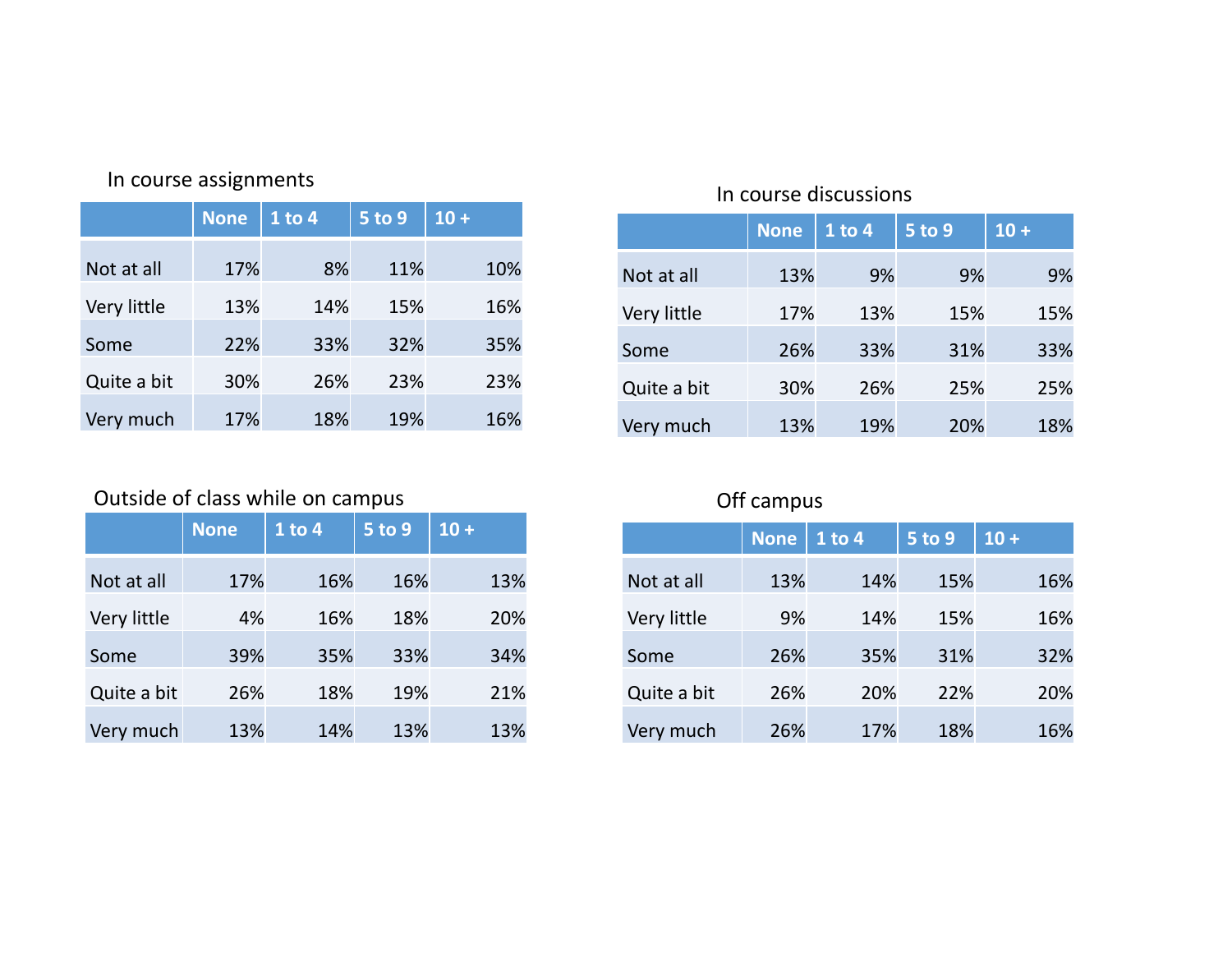### Informed yourself about campus or local community issues

Why did you do it?



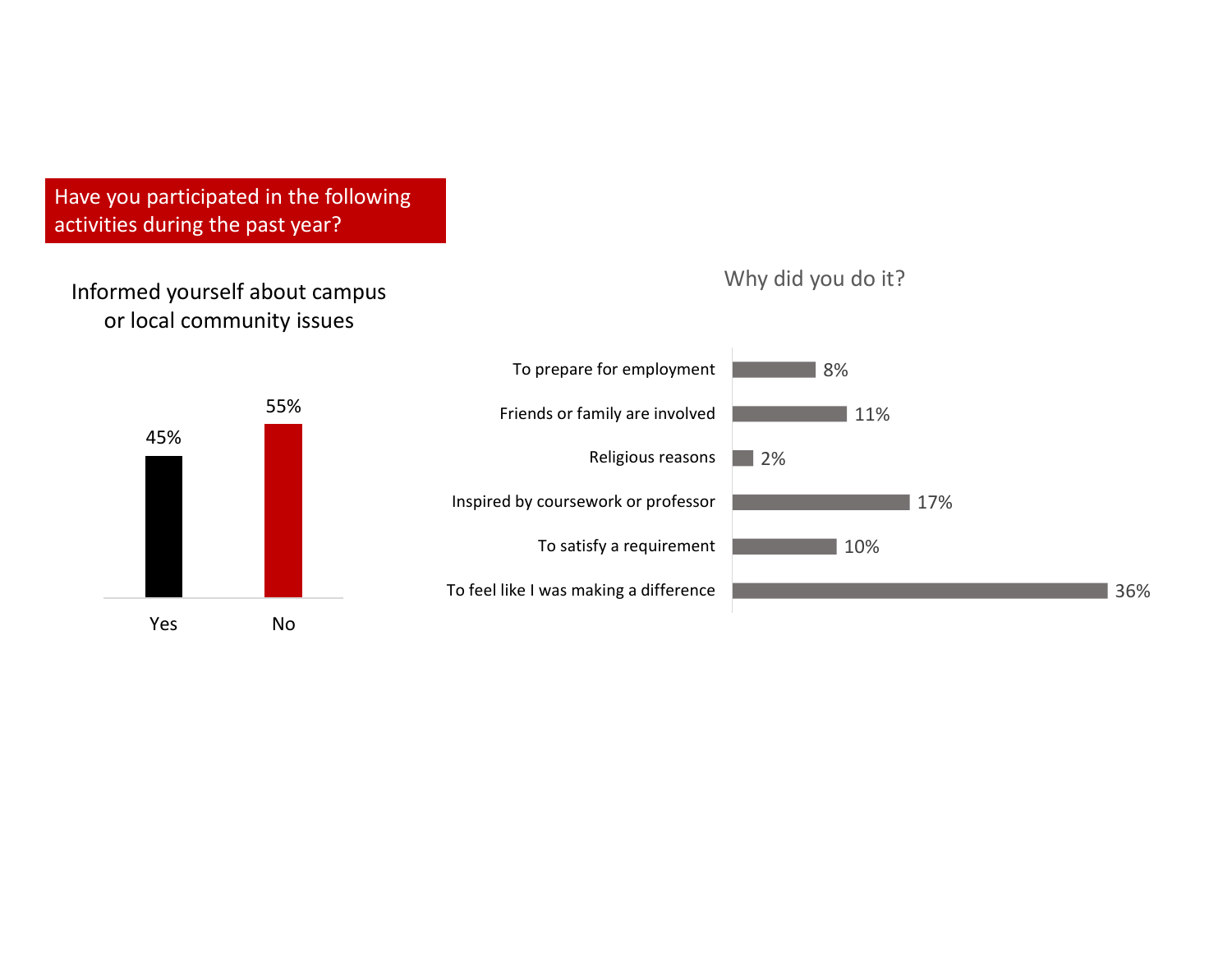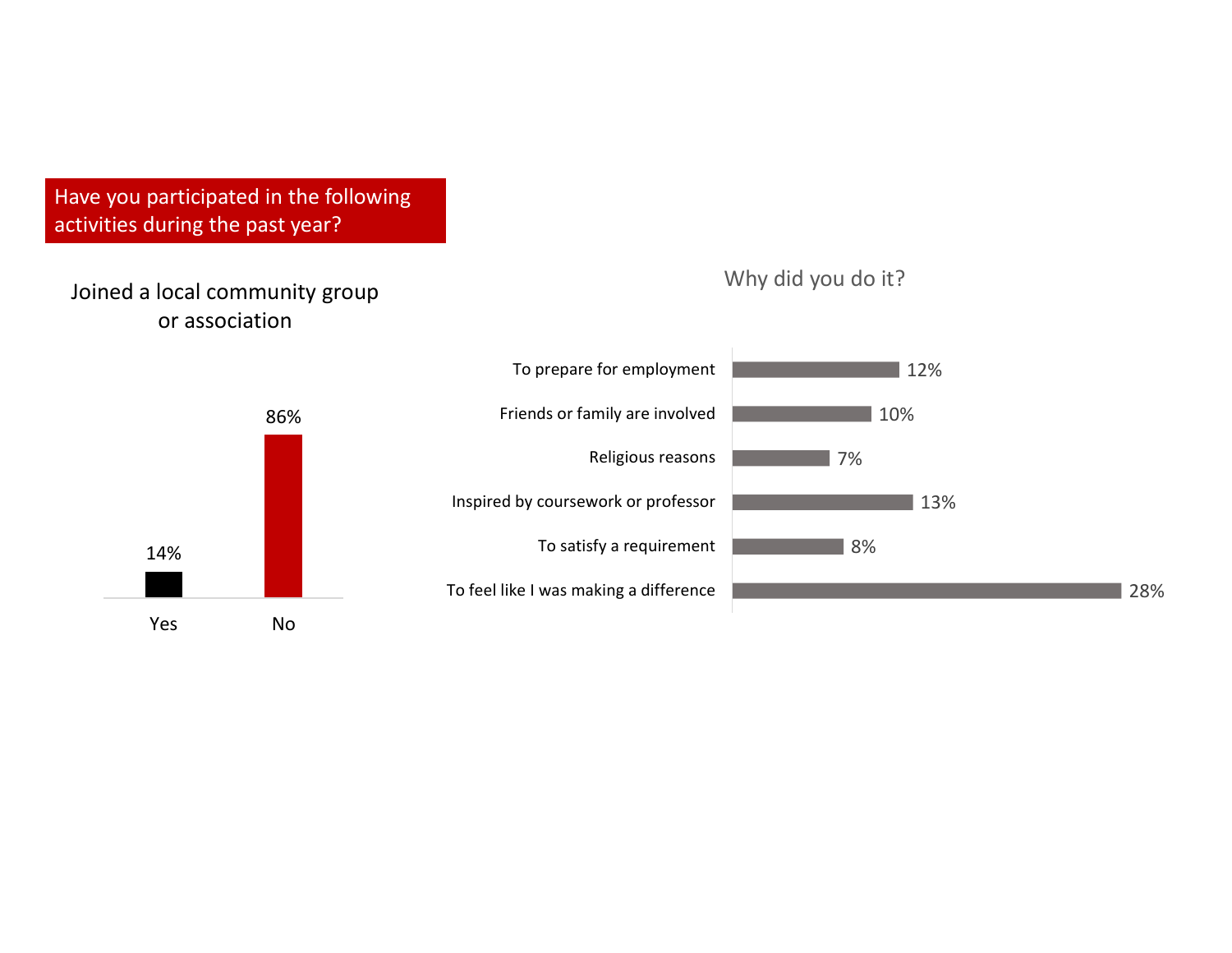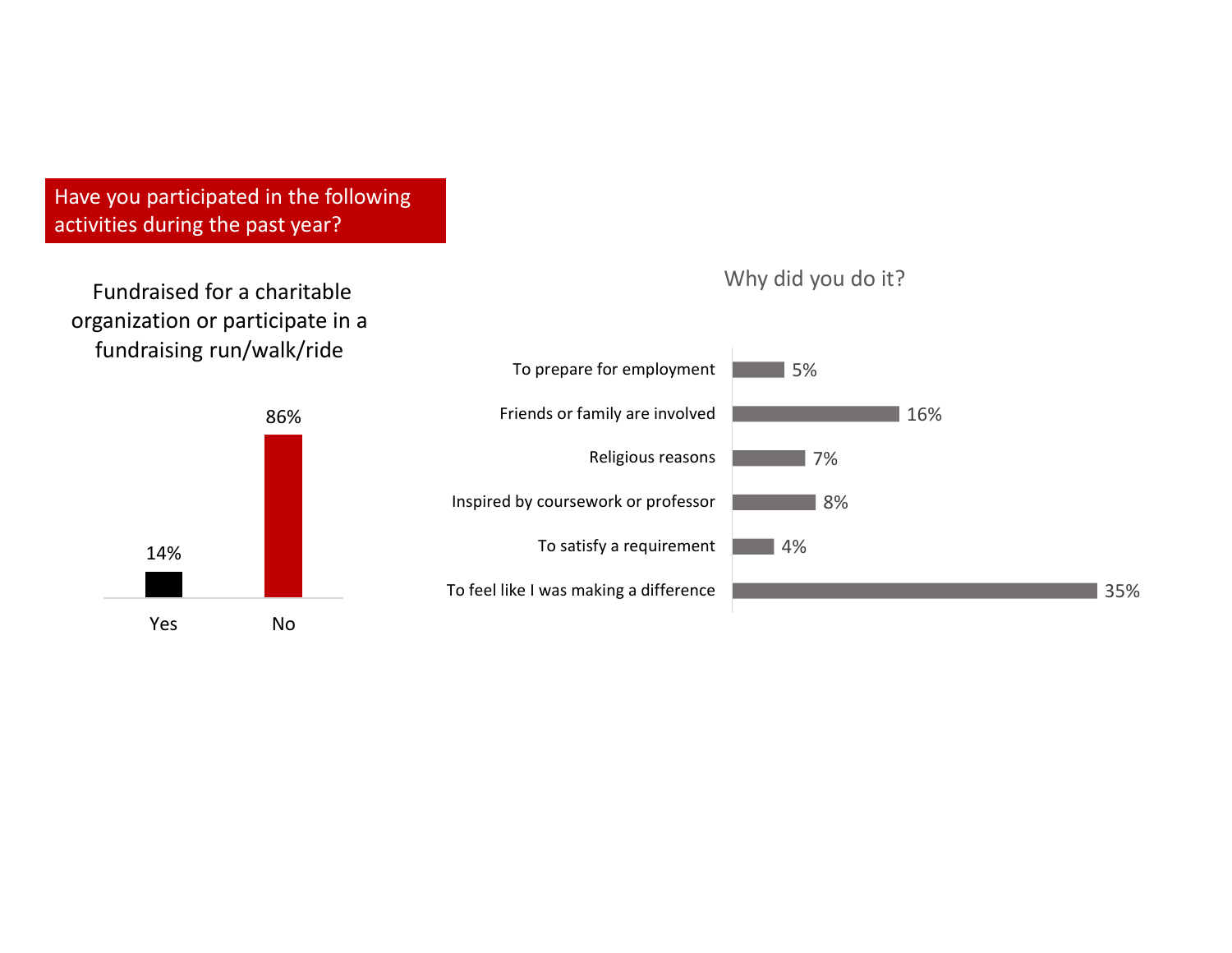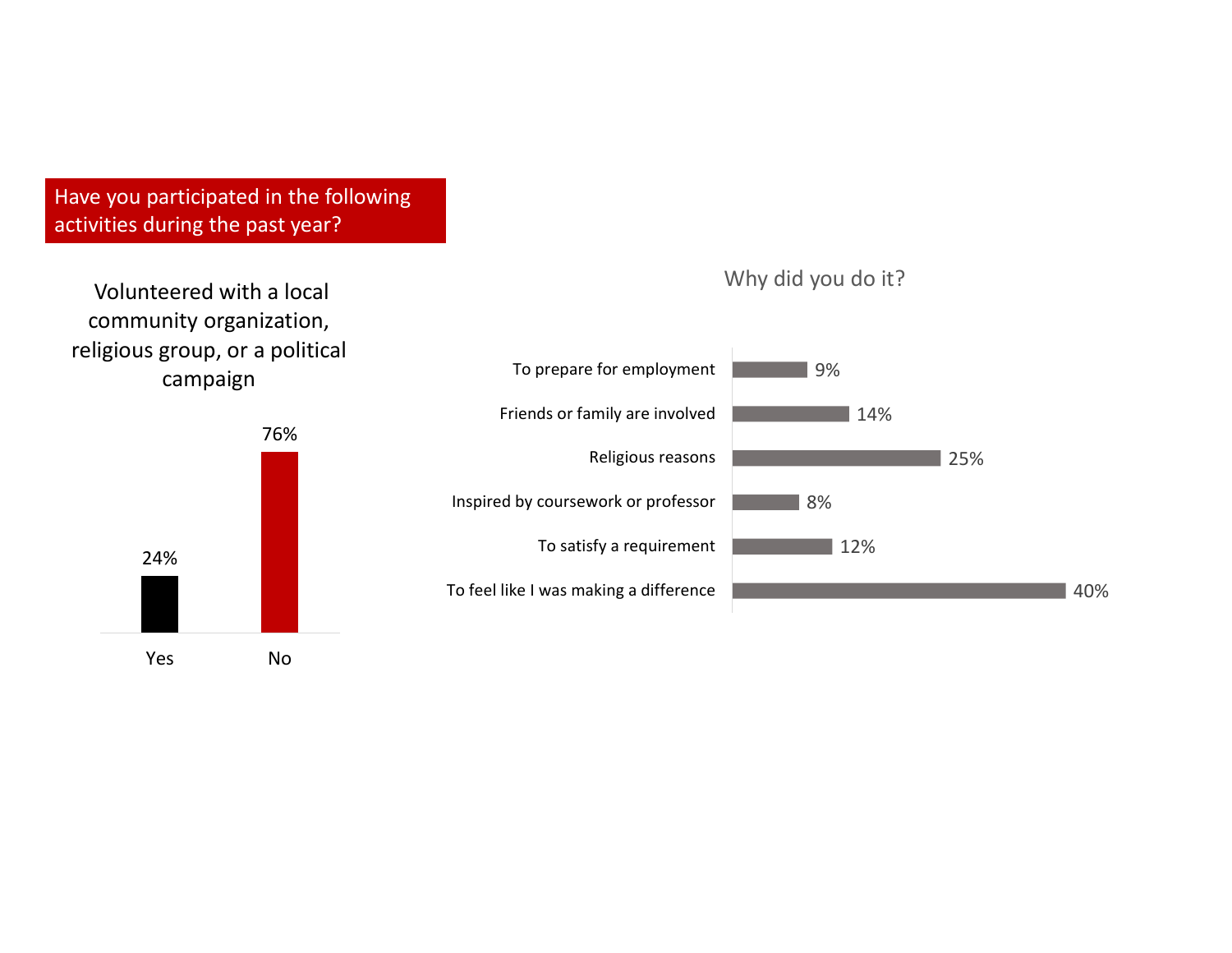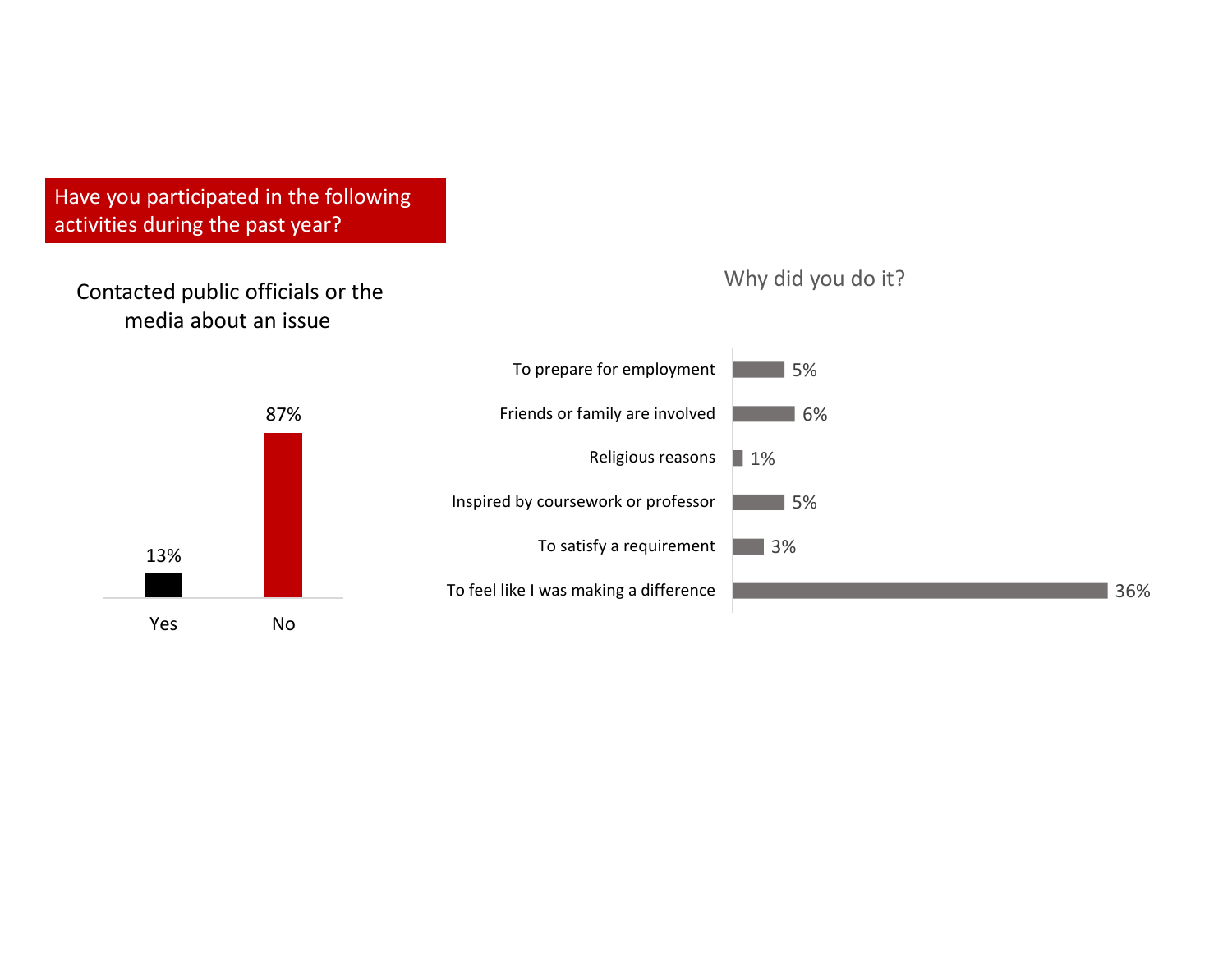### 4% 96% Vhy c<br>
Vhy c<br>
To prepare for employment<br>
Friends or family are involved<br>
Religious reasons<br>
1<br>
Inspired by coursework or professor<br>
To satisfy a requirement<br>
To feel like I was making a difference<br>
No Organized a petition 12% 3% 5% 1% 6% 6% To feel like I was making a difference To satisfy a requirement **The Contract Contract 3%** Inspired by coursework or professor Religious reasons 1% Friends or family are involved **Friends** or family are involved To prepare for employment Why did you do it?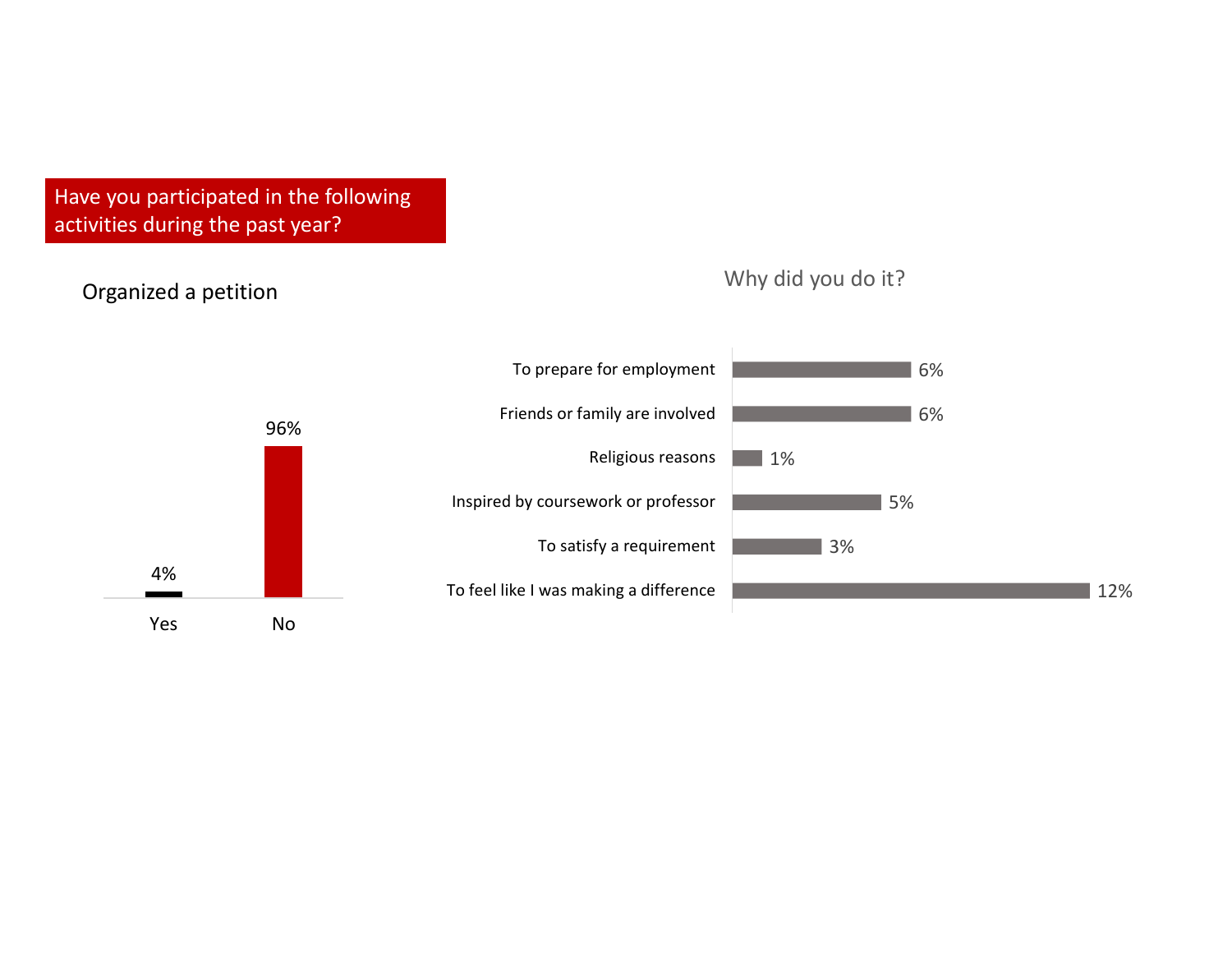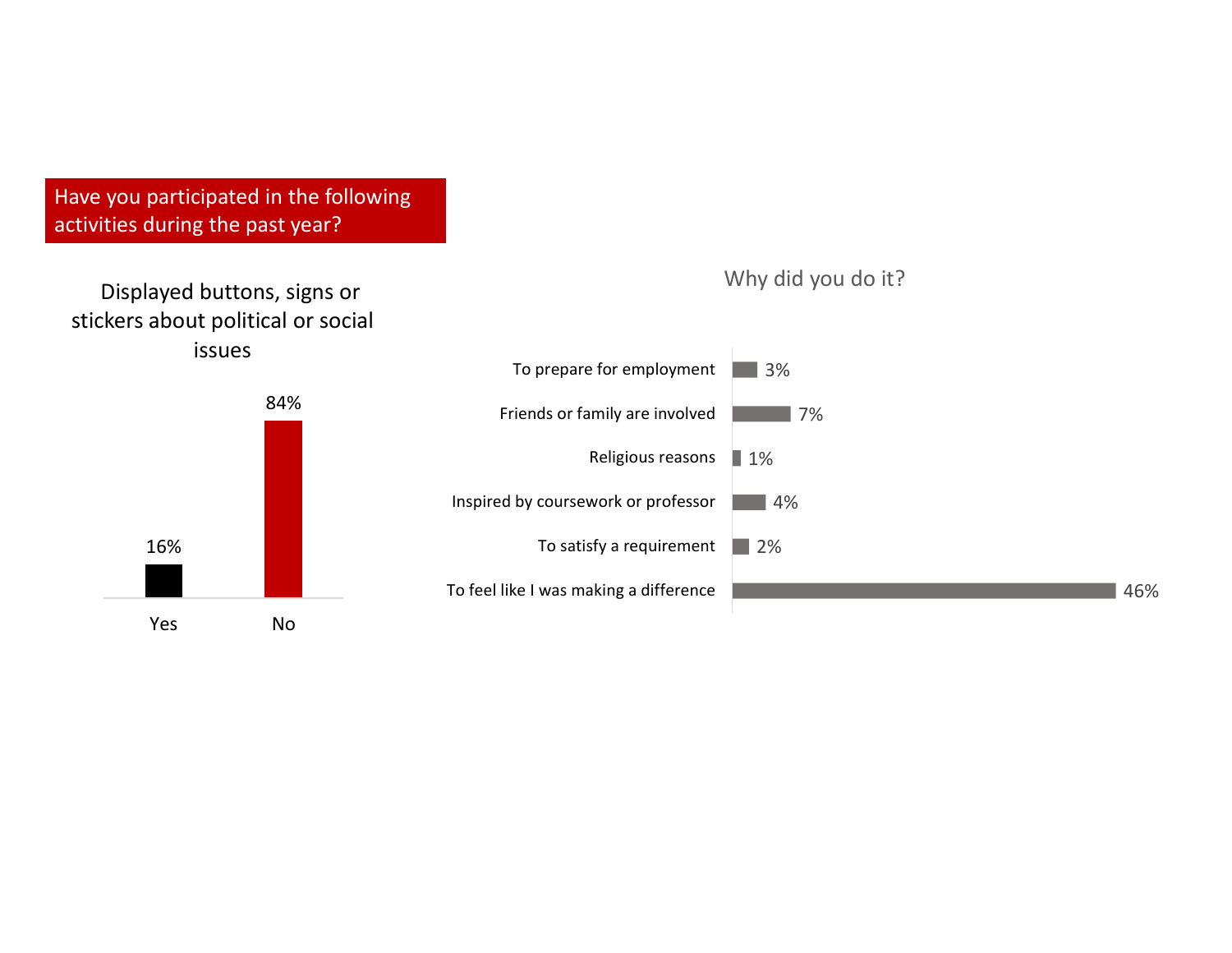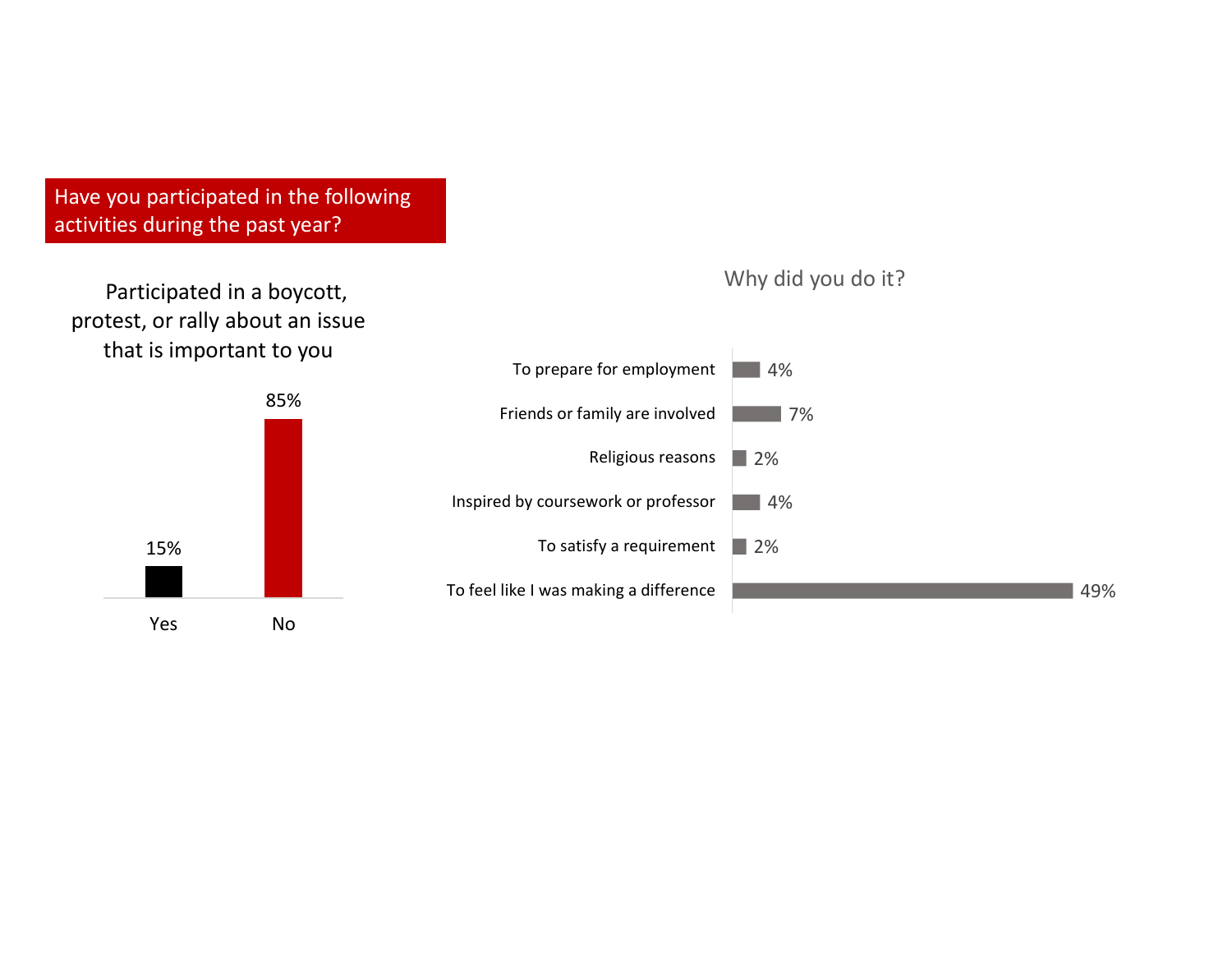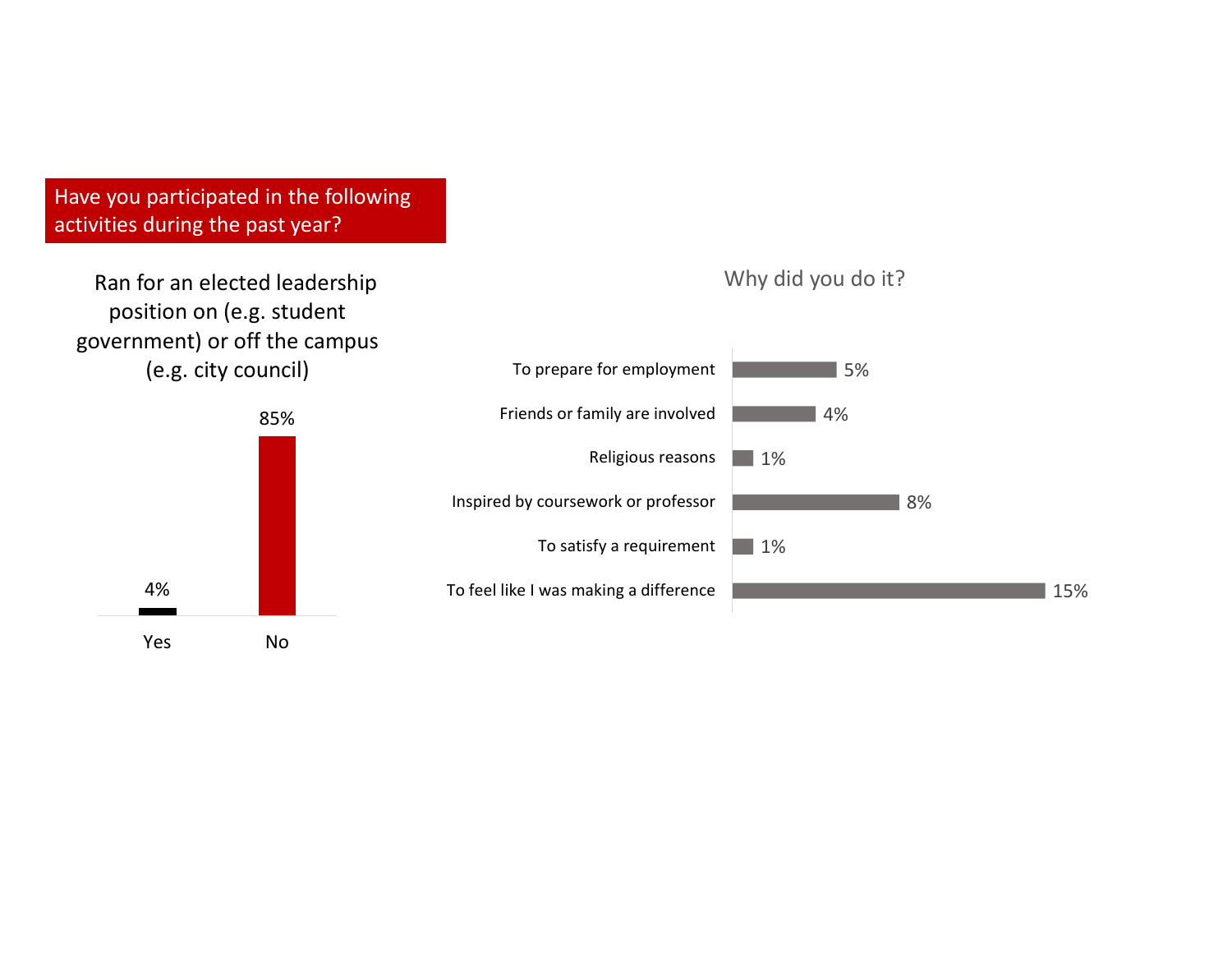

73%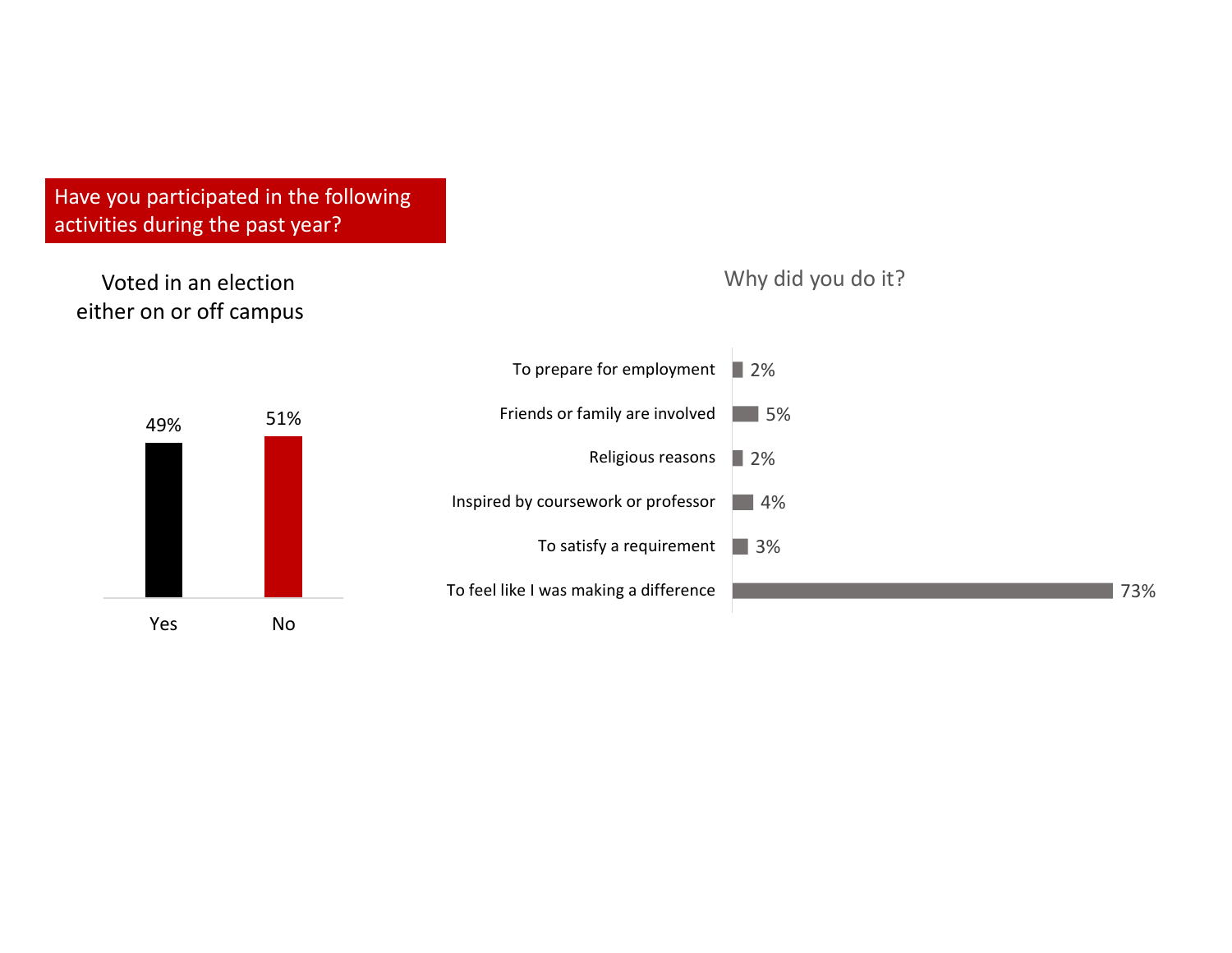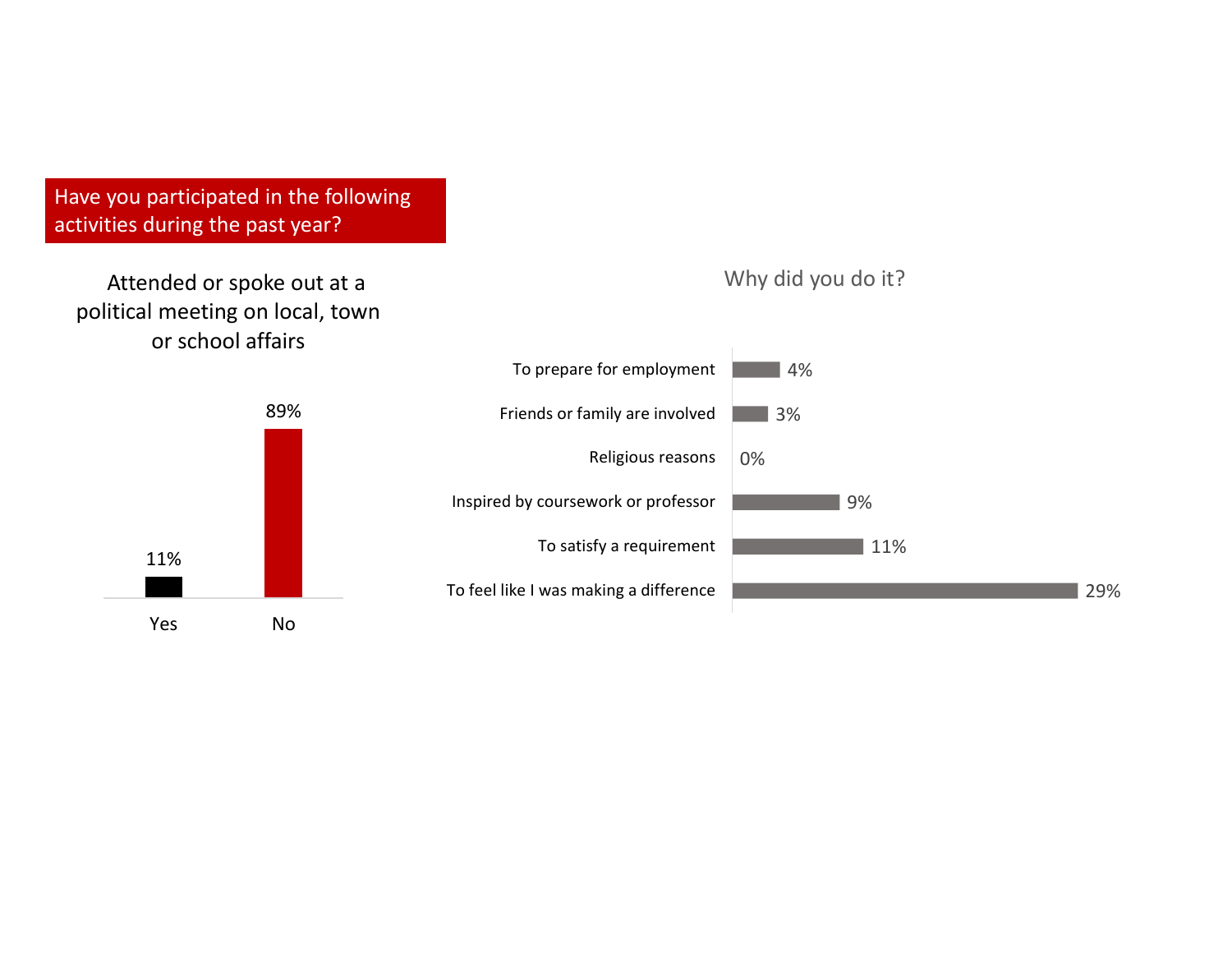